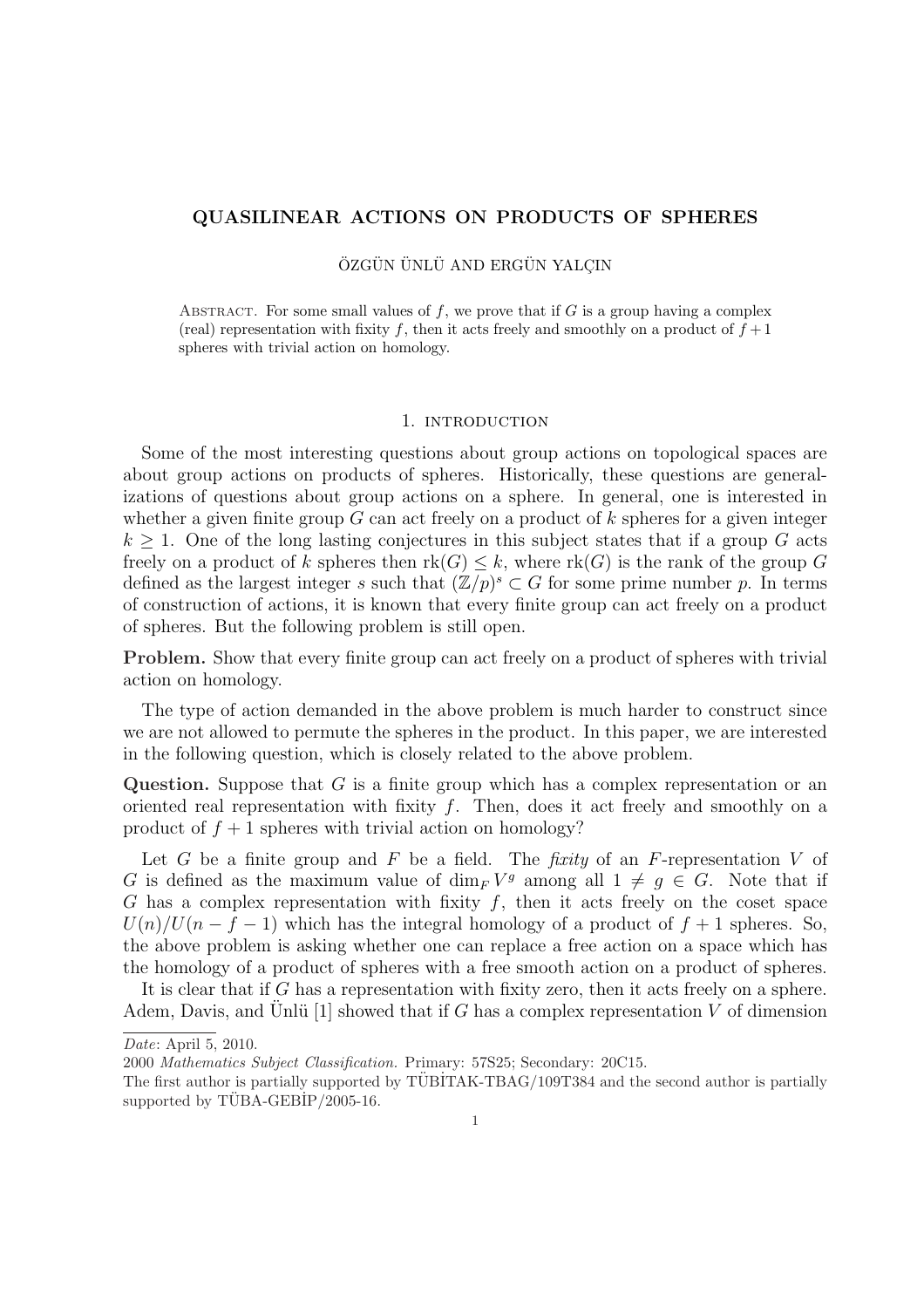n with fixity one, then G acts freely and smoothly on  $S^{2n-1} \times S^{4n-5}$ . They construct this action by taking the unit sphere of the Whitney sum double of the tangent bundle of  $S(V)$ , where  $S(V)$  denotes the unit sphere of V. We observe that their argument can be extended to some higher values of fixity. In particular, for complex representations we prove the following:

**Theorem 1.1.** If G is a finite group which has a faithful n-dimensional complex representation with fixity 2, then G acts freely and smoothly on  $X = S^{2n-1} \times S^{4n-5} \times S^{q(4n-8)-1}$ for some  $q \geq 2$  with trivial action on homology.

The value of q in the above product depends on the value of n. For example, if  $n \geq 4$ , then the last sphere can be taken as low as  $S^{8n-17}$ . This shows in particular that finite subgroups of  $SU(4)$  act freely and smoothly on  $X = S^7 \times S^{11} \times S^{15}$ . We prove Theorem 1.1 using pullbacks of bundles over quaternionic Stiefel manifolds.

For real representations, we prove a similar result.

**Theorem 1.2.** Let G be a finite group which has a faithful representation  $\rho: G \to SO(n)$ with fixity  $f \leq 4$ . Assume that  $n \geq 12$  when  $f = 4$ . Then G acts freely and smoothly on a product of  $f + 1$  spheres with trivial action on homology.

For fixity  $f \leq 3$ , we can prove the above statement using a similar argument to the complex case, but for  $f = 4$  this method seems to fail. So we use a slightly different argument which involves a sequence of R-algebras satisfying certain properties. The argument gives a recipe for constructing free actions for all values of f, but because of the well known dimension restriction on division algebras over R, at this point we can only make it work for  $f \leq 4$ .

Finally, we would like to remark that, as was explained in [1], to obtain a free action of a finite group on a finite complex homotopy equivalent to a product of  $k$  spheres, it is enough to construct an action on a product of  $k-1$  spheres with rank 1 isotropy. Then, using a technique given in [2] one gets a free action on a finite complex having homotopy type of a product of k spheres. This allows us to state the following as a corollary of Theorems 1.1 and 1.2.

Corollary 1.3. Let G be a finite group. If G has a complex representation with fixity 3, then G acts freely on a finite complex X homotopy equivalent to a product of 4 spheres with trivial action on homology. If G has a real representation with fixity 5 having dimension  $n \geq 12$ , then G acts freely on a finite complex X homotopy equivalent to a product of 6 spheres with trivial action on homology.

We organize the paper as follows: In Section 2, some basic lemmas and Theorem 1.1 are proved. In this section, we also discuss how Theorem 1.2 can be proved for  $f \leq 3$ using an argument similar to the complex case. In Section 3, we prove Theorem 1.2 for  $f \leq 4$  using a more general argument.

Acknowledgement: We thank the referee for the careful reading of the paper and for many helpful comments.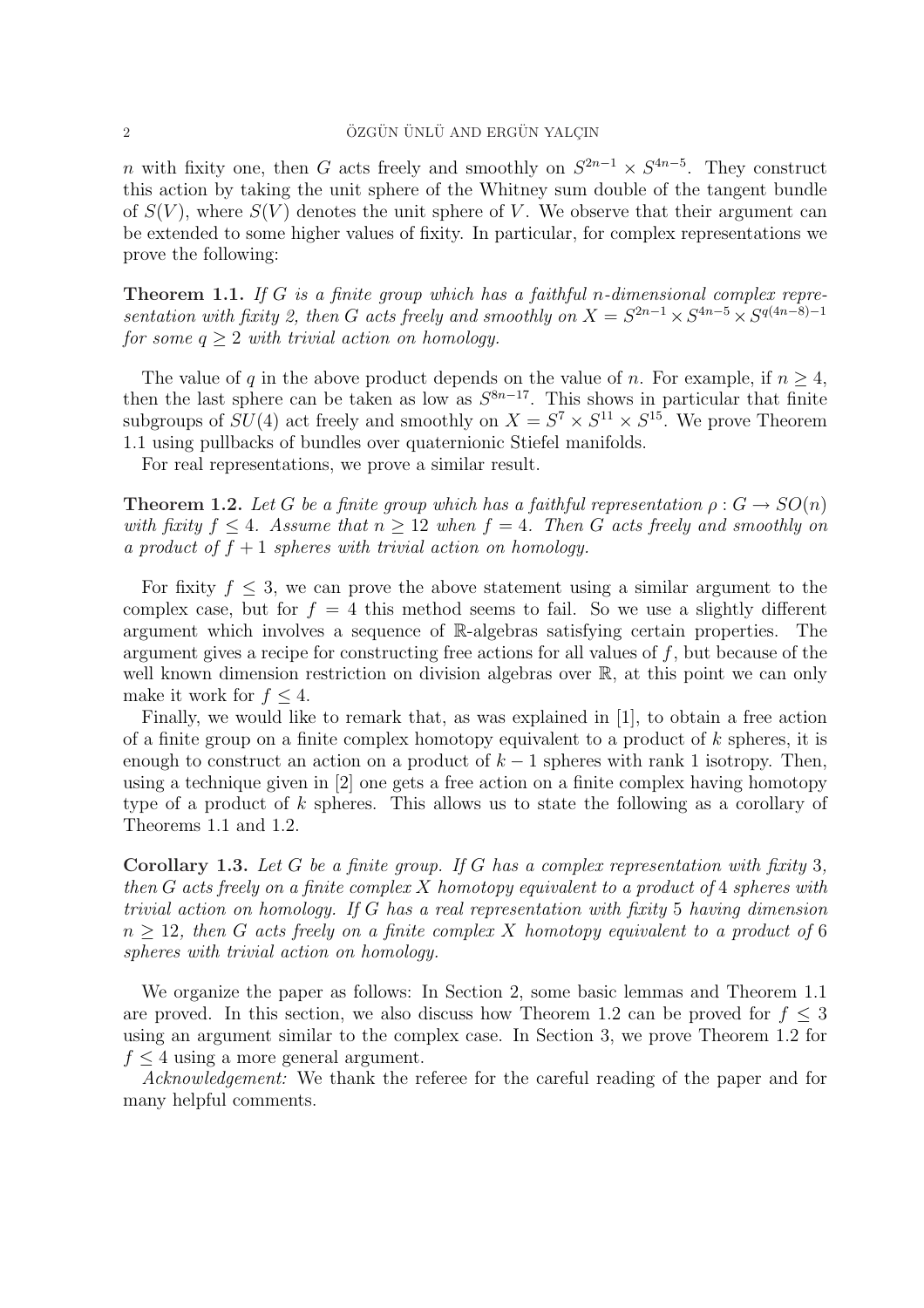## 2. Proof of Theorem 1.1

Throughout this section, we will use the notation and terminology used in [6]. Let F denote the field of real numbers  $\mathbb{R}$ , complex numbers  $\mathbb{C}$ , or quaternions  $\mathbb{H}$ . For a real number the conjugation is defined by  $\overline{x} = x$ , for a complex number  $x = a+ib$  by  $\overline{x} = a-ib$ , and for a quaternion  $x = a + ib + jc + kd$  by  $\overline{x} = a - ib - jc - kd$ . On the vector space  $F<sup>n</sup>$ , we can define an inner product  $(v, w)$  by taking

$$
(v, w) = v_1 \overline{w}_1 + v_2 \overline{w}_2 + \cdots + v_n \overline{w}_n.
$$

The classical group  $U_F(n)$  is defined as the subgroup of  $GL(n, F)$  that preserves the inner product. For  $F = \mathbb{R}, \mathbb{C}$ , and  $\mathbb{H}$ , we have different notations for the group  $U_F(n)$ . The orthogonal group  $O(n)$  is the subgroup of  $GL(n,\mathbb{R})$  formed by  $n \times n$  real matrices A satisfying the property  $(Av, Aw) = (v, w)$  for all  $v, w \in \mathbb{R}^n$ . Similarly, the unitary group  $U(n)$  is the subgroup of  $GL(n,\mathbb{C})$  which preserves the inner product, and  $Sp(n)$  is the subgroup of  $GL(n, \mathbb{H})$  which preserves the inner product for vector space  $\mathbb{H}^n$ . We define classical groups  $SO(n)$  and  $SU(n)$  as subgroups of  $O(n)$  and  $U(n)$  formed by matrices with determinant equal to 1.

In our proofs, we will be using fibre bundles arising from Stiefel manifolds. Let  $V_k(F^n)$ denote the subspace of  $F^{nk}$  formed by the k-tuples of vectors  $(v_1, v_2, \ldots, v_k)$  such that  $v_i \in F^n$  for all  $i = 1, \ldots, k$ , and for every pair  $(i, j)$ , we have  $(v_i, v_j) = 1$  if  $i = j$ and zero otherwise. There is a homeomorphism between  $V_k(F^n)$  and the coset space  $U_F(n)/U_F(n-k)$  (see Theorem 1.3 in Chapter 8 of [6]).

There is a sequence of fibre bundles

$$
V_n(F^n) \to \cdots \to V_{k+1}(F^n) \to V_k(F^n) \to \cdots \to V_2(F^n) \to V_1(F^n)
$$

where the map  $q_k: V_{k+1}(F^n) \to V_k(F^n)$  is defined by  $q_k(v_1,\ldots,v_{k+1}) = (v_1,\ldots,v_k)$  and the fibre of  $q_k$  is  $V_1(F^{n-k}) = S^{c(n-k)-1}$  where  $c = \dim_{\mathbb{R}} F$  (see Theorem 3.8 and Corollary 3.9 in Chapter 8 of [6]). Note that the sphere bundle  $q_k : V_{k+1}(F^n) \to V_k(F^n)$  is the sphere bundle of the vector bundle  $\overline{q}_k : \overline{V}_{k+1}(F^n) \to V_k(F^n)$  where  $\overline{V}_{k+1}(F^n)$  is the space formed by  $(k + 1)$ -tuples  $(v_1, ..., v_{k+1})$  where  $(v_1, ..., v_k) \in V_k(F^n)$  and  $(v_i, v_{k+1}) = 0$  for all  $i = 1, \ldots, k$ .

# **Lemma 2.1.** The vector bundle  $\overline{q}_k : \overline{V}_{k+1}(F^n) \to V_k(F^n)$  is stably trivial.

*Proof.* Note that a vector bundle  $\xi$  is stably trivial if there is a bundle isomorphism  $\xi \oplus \tau^i \cong \tau^j$  for some trivial bundles  $\tau^i$  and  $\tau^j$  of dimensions i and j. Note that in our case we can consider the bundle  $\xi = (\overline{q}_k : \overline{V}_{k+1}(F^n) \to V_k(F^n))$  as a subbundle of the trivial bundle  $V_k(F^n) \times F^n$  which is orthogonal to the bundle  $\theta$  defined as follows: Let  $\theta: E \to V_k(F^n)$  denote the bundle with total space

$$
E = \{((v_1, v_2, \dots, v_k), w) \mid w \in \langle v_1, \dots, v_k \rangle, (v_1, \dots, v_k) \in V_k(F^n), w \in F^n\}
$$

and with obvious projection map. It is easy to see that  $\xi \oplus \theta$  is isomorphic to the trivial bundle  $V_k(F^n) \times F^n$  and that  $\theta$  is a trivial bundle.

Another way to see this result is the following: Note that a vector bundle  $\xi$  over a paracompact base space B is stably trivial if its classifying map  $\hat{\xi}: B \to BU_F(n)$ becomes null-homotopic when it is composed with  $BU_F(n) \to BU_F(n+i)$  for some i. In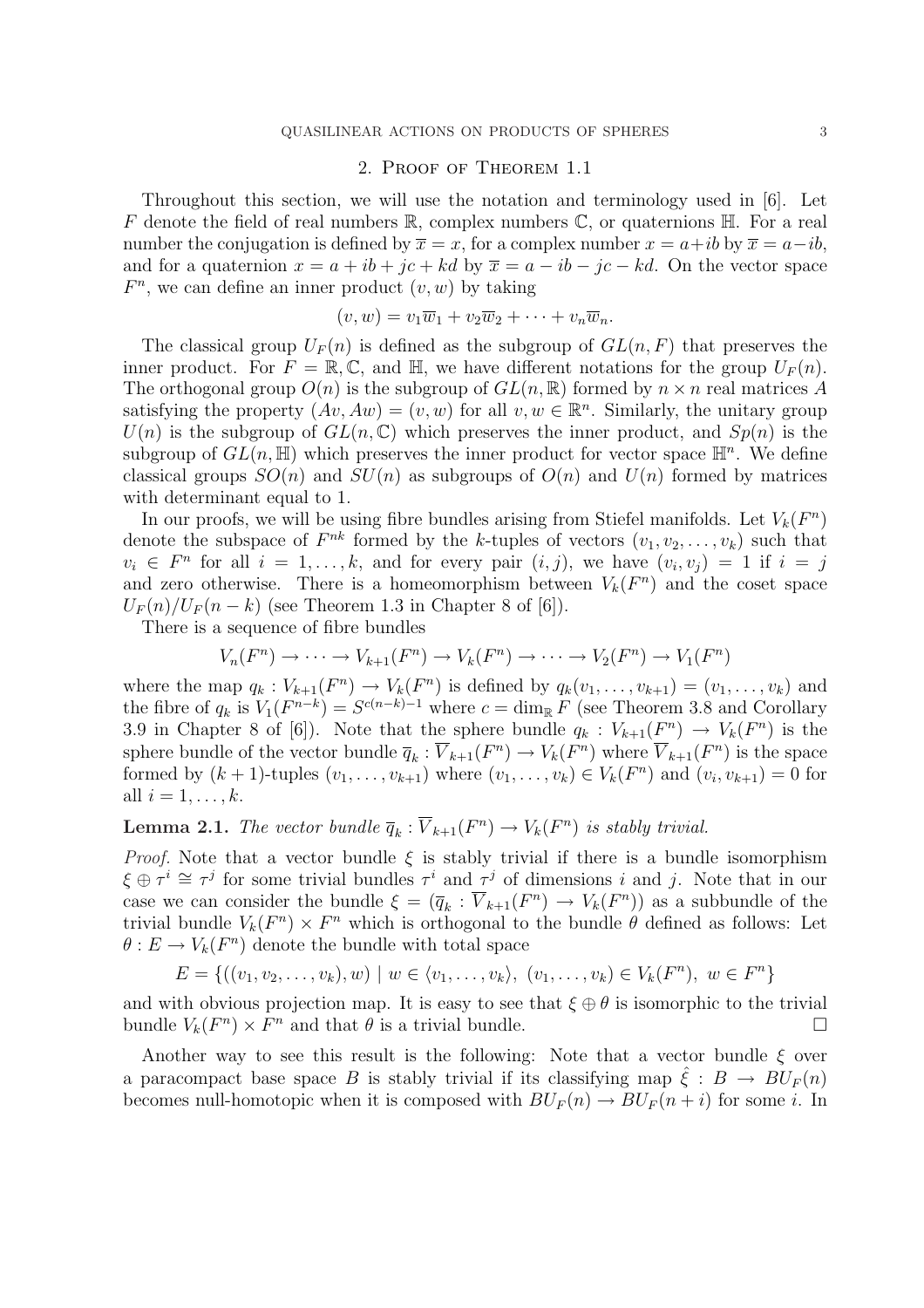the above lemma, the classifying map for  $\xi = (\overline{q}_k : \overline{V}_{k+1}(F^n) \to V_k(F^n))$  is a map of the form  $\phi: V_k(F^n) \to BU_F(n-k)$ . Note that  $BU_F(n-k)$  can be described as the space of  $(n - k)$ -dimensional subspaces in  $F^{\infty}$ . Under this description, the classifying map  $\phi$ takes a k-tuple  $(v_1, \ldots, v_k)$  of vectors in  $F^n$  to the subspace orthogonal to the subspace generated by  $v_i$ 's.

We also have a fibration of the form

$$
V_k(F^n) \to BU_F(n-k) \to BU_F(n)
$$

which comes from the homeomorphism  $V_k(F^n) \cong U_F(n)/U_F(n-k)$ . The projection map  $BU_F(n - k) \rightarrow BU_F(n)$  is given by inclusion of an  $(n - k)$ -dimensional subspace in  $F^{\infty}$  to an *n*-dimensional subspace in  $F^{\infty}$ . The inclusion of a fibre over a subspace of dimension *n* is exactly the map described above. So, the map  $V_k(F^n) \to BU_F(n-k)$  in the above fibration coincides with the classifying map  $\phi$ . So, composing the classifying map  $\phi$  with  $BU_F(n-k) \to BU_F(n)$  gives a null-homotopic map. This shows that the bundle  $\xi = (\overline{q}_k : \overline{V}_{k+1}(F^n) \to V_k(F^n))$  is stably trivial

Another important ingredient in our proofs is a theorem about stably trivial bundles. Let  $\xi$  be a vector bundle  $E \to B$  over an *n*-dimensional CW-complex B. The following is a special case of a theorem given in [6].

**Lemma 2.2** ([6], Theorem 1.5, Chapter 9). Let  $\xi$  be a k-dimensional F vector bundle with dim<sub>R</sub>  $F = c$ . Suppose that the base space B is an n-dimensional CW-complex. If  $\xi$ is stably trivial and  $n \leq c(k+1) - 2$ , then  $\xi$  is trivial.

*Proof.* Let  $f : B \to BU_F(k)$  denote the classifying map for  $\xi$ . Assume that the composition of f with  $BU_F(k) \rightarrow BU_F(k + j)$  is null-homotopic for some j. Then f lifts to a map  $f: B \to V_j(F^{k+j})$ . Using the fibration sequence for Stiefel manifolds, one can easily show that  $\pi_i(V_j(F^{k+j})) = 0$  for  $i \leq c(k+1) - 2$ . So, the result follows from the so called compression lemma in homotopy theory (see Lemma 4.6 in [4] or Corollary 7.13 in  $[3]$ ).

Lemma 2.2, in particular, shows that given a stably trivial vector bundle over a finite dimensional complex, we can obtain a trivial vector bundle by taking Whitney sum multiples of it sufficiently many times.

Remark 2.3. Note that in vector bundle theory if the vector bundle in question is a smooth vector bundle  $E \to B$  over a smooth manifold B, then a continuous trivialization can be replaced by a smooth trivialization leading to a diffeomorphism  $S(E) \approx B \times S(V)$ where  $S(E)$  is the total space of the corresponding sphere bundle. This is explained in detail in Chapter 4 of [5] (see also Proposition 6.20 in [7]). Throughout the paper, we use these diffeomorphisms without further explanation. Note that the differential structure on the product  $B \times S(V)$  is the product differential structure and  $S(V)$  always denotes the standard sphere, not an exotic one.

Now, we are ready to prove Theorem 1.1.

Proof of Theorem 1.1. Since the theorem obviously holds for the trivial group, we can assume  $G \neq 1$ . Let V be a faithful complex representation of G with dim  $V = n$  and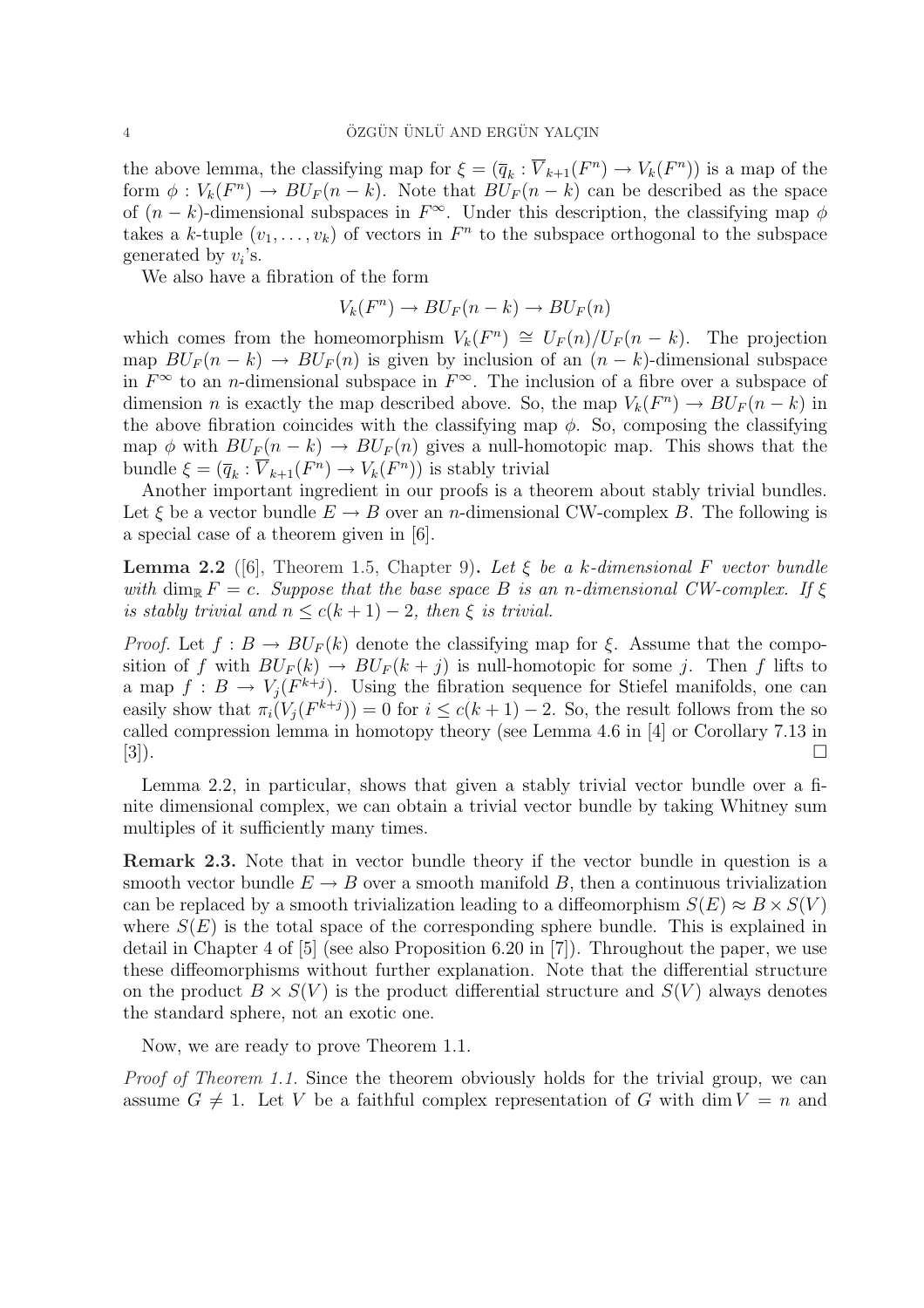fixity 2. Since V is faithful, we must have  $n > 3$ . Consider the pull-back diagram



where f is the map induced from the inclusion of  $\mathbb C$  into  $\mathbb H$  defined by  $a + ib \rightarrow a + ib +$  $j0 + k0$ . Since the map  $f: V_1(\mathbb{C}^n) = S^{2n-1} \to V_1(\mathbb{H}^n) = S^{4n-1}$  is null-homotopic, the bundle  $E_1 \to V_1(\mathbb{C}^n)$  is a trivial bundle with fibre  $S^{4n-5}$ . So  $E_1 \approx S^{2n-1} \times S^{4n-5}$ .

Now, consider the pull back bundle

$$
E_2 \longrightarrow \overline{V}_3(\mathbb{H}^n)
$$
  

$$
\downarrow \xi \qquad \qquad \downarrow q_2
$$
  

$$
E_1 \longrightarrow \widetilde{V}_2(\mathbb{H}^n) .
$$

The bundle  $\xi$  is stably trivial since it is a pullback of a stably trivial bundle. Taking a q-fold Whitney sum  $\xi \oplus \cdots \oplus \xi$  of  $\xi$ , we obtain a bundle  $\xi^{\oplus q}$ :  $E_2(q) \to E_1$ . By Lemma 2.2, the bundle  $\xi^{\oplus q}$  is a trivial bundle when

$$
\dim E_1 \le 4(q(n-2)+1) - 2 = 4q(n-2)+2.
$$

Note that since  $n \geq 3$ , we can always find a q which makes this inequality hold. In fact, since dim  $E_1 = 6n - 6$ , the inequality holds even for  $q = 2$  when  $n \ge 4$ .

Note that the total space  $E_2(q)$  can be considered as the subspace of  $\mathbb{C}^{n(3+2q)}$  formed by  $(3+2q)$ -tuples of complex vectors  $(v_{1,1}, v_{2,1}, v_{2,2}, v_{3,1}, v_{3,2}, \ldots, v_{3,2q})$  satisfying the property

$$
((v_{1,1},0),(v_{2,1},v_{2,2}),(v_{3,2i-1},v_{3,2i})) \in \overline{V}_3(\mathbb{H}^n)
$$

for all  $i = 1, \ldots, q$ . Here we consider a pair of complex numbers  $(a + ib, c + id)$  in H as the quaternion  $y = a + ib + ic + kd$ .

Let V be an *n*-dimensional faithful complex representation of G, and let  $W = \mathbb{H} \otimes_{\mathbb{C}} V$ . By taking the average, we can assume the inner product on  $W$  is  $G$ -invariant. Note that if we consider elements of W as pairs of complex vectors  $(v_1, v_2)$ , then the G-action on W can be written as a diagonal action  $g(v_1, v_2) = (gv_1, gv_2)$ . From this it is easy to see that the G-action on  $\overline{V}_3(W)$  gives a G-action on  $E_2(q)$  for any q.

Let X denote the total space of the sphere bundle of  $E_2(q)$ . Then  $X \approx S^{2n-1} \times S^{4n-5} \times S^{4n-5}$  $S^{q(4n-8)-1}$  and G acts smoothly on X. Since V has (complex) fixity 2, the quaternionic representation W has (quaternionic) fixity 2. This implies that if  $q \in G$  fixes a point

$$
(v_{1,1}, v_{2,1}, v_{2,2}, v_{3,1}, v_{3,2}, \ldots, v_{3,2q}) \in X,
$$

then we must have  $v_{3,i} = 0$  for all i, which is not possible. Thus G acts freely on X.  $\square$ 

For real representations the argument given in the above proof can be extended to prove that if a finite group has a faithful real representation  $\rho: G \to SO(n)$  with fixity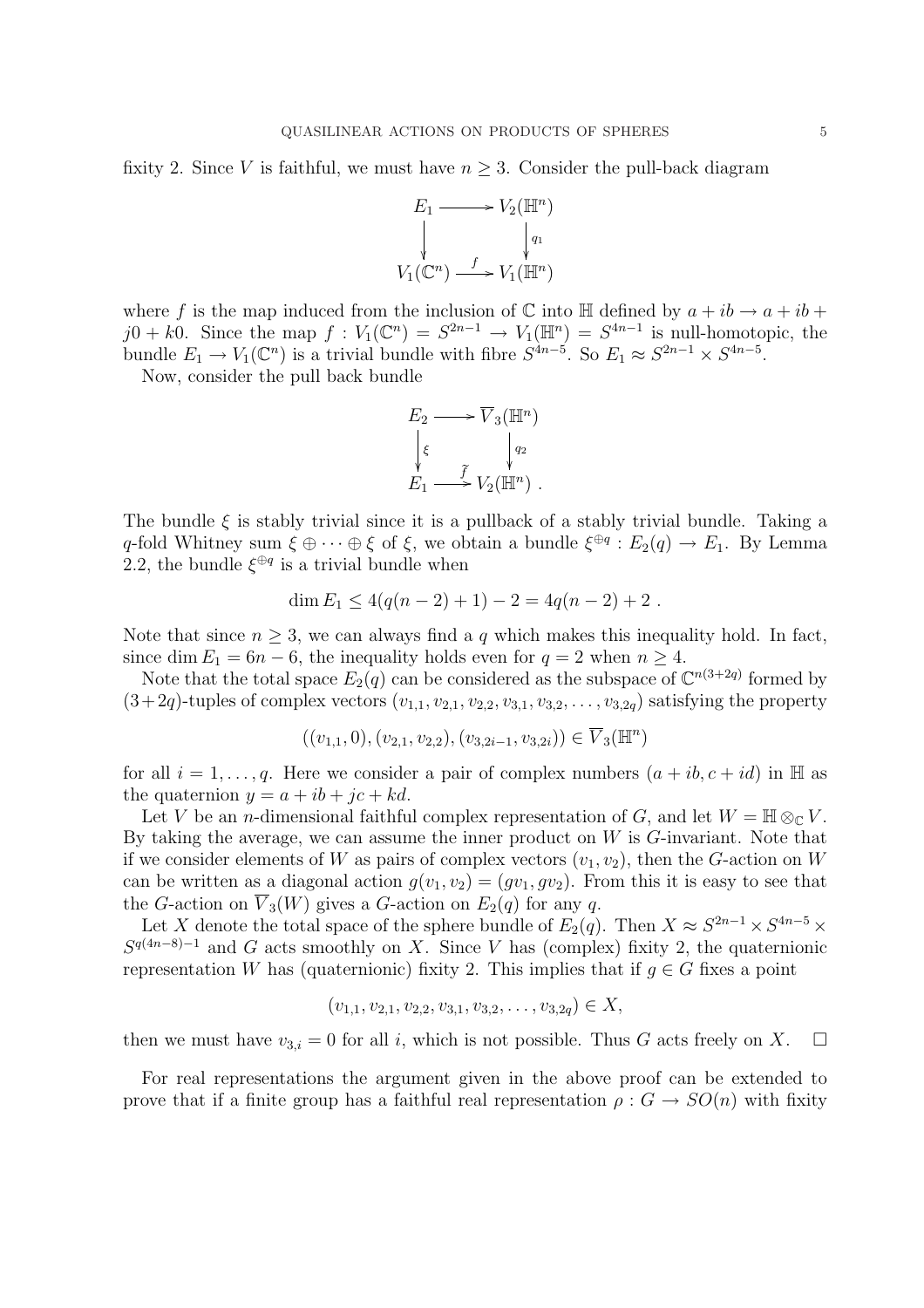$f \leq 3$ , then G acts freely and smoothly on a product of  $f + 1$  spheres with trivial action on homology. For this, we consider the diagram

$$
E_2 \longrightarrow E'_2 \longrightarrow V_3(\mathbb{H}^n)
$$
  
\n
$$
\downarrow \qquad \qquad \downarrow \qquad \qquad \downarrow \qquad \qquad \downarrow
$$
  
\n
$$
E_1 \longrightarrow V_2(\mathbb{C}^n) \longrightarrow V_2(\mathbb{H}^n)
$$
  
\n
$$
\downarrow \qquad \qquad \downarrow
$$
  
\n
$$
V_1(\mathbb{R}^n) \longrightarrow V_1(\mathbb{C}^n)
$$

where each square in the diagram is a pullback square and the maps  $f$  and  $h$  are maps induced by inclusions  $\mathbb{R} \subset \mathbb{C} \subset \mathbb{H}$ . Since the map f is null-homotopic,  $E_1 \approx S^{n-1} \times S^{2n-3}$ . The space  $V_2(\mathbb{H})$  is  $(4n-6)$ -connected. For  $n \geq 2$ , the inequality dim  $E_1 = 3n-4 \leq 4n-6$ holds, so by the compression lemma in homotopy theory, the composition  $h \circ f'$  is also null-homotopic. This implies that  $E_2 \approx S^{n-1} \times S^{2n-3} \times S^{4n-9}$ .

Note that if G has a real representation with fixity  $f = 1$  or 2, then G acts freely and smoothly on  $E_f$  in the diagram. The G-actions are induced from the G-actions on Stiefel manifolds as in the complex case. For  $f = 3$ , we first consider the pullback square

E3 / ξ ²² V <sup>4</sup>(H<sup>n</sup> ) q3 ²² E2 h◦f 0 /V3(H<sup>n</sup> )

and then we take a q-fold Whitney sum of  $\xi$  to make the dimension condition in Lemma 2.2 hold. For this we need q to satisfy dim  $E_2 = 7n-13 \le q(4n-12)+2$ . Note that since we have  $n \geq 4$ , there always exists a q which makes this inequality hold. If  $n \geq 9$ , the inequality holds even for  $q = 2$ . Let X denote the total space of the sphere bundle of  $E_3(q)$ , then X is a product of 4 spheres. If G has a faithful real representation  $\rho: G \to SO(n)$ with fixity  $f = 3$ , then G acts freely and smoothly on X.

Note that in the above construction the space  $E_1$  can be considered as the space of tuples of *n*-dimensional real vectors  $(v_{1,1}, v_{2,1}, v_{2,2})$  such that  $v_{1,1} + i0$  is orthogonal to  $v_{2,1} + iv_{2,2}$  as complex vectors. This is equivalent to saying that  $v_{1,1} \perp v_{2,1}$  and  $v_{1,1} \perp v_{2,2}$ as real vectors. It is clear from this that if G acts orthogonally on  $\mathbb{R}^n$ , then it will act on  $E_1$  with diagonal action on coordinates. In a similar way, the space  $E_2$  can be considered as the space of tuples of the form

$$
(v_{1,1}, v_{2,1}, v_{2,2}, v_{3,1}, v_{3,2}, v_{3,3}, v_{3,4})
$$

where  $v_{1,1} \perp v_{k,l}$  for all k, l with  $k \geq 2$  and  $v_{2,1} + iv_{2,2}$  is perpendicular to  $v_{3,1} + iv_{3,2}$ and  $v_{3,3} + iv_{3,4}$  as complex vectors. This is equivalent to saying that as pairs of real vectors,  $(v_{2,1}, v_{2,2})$  is perpendicular to  $(v_{3,1}, v_{3,2})$  and  $(v_{3,3}, v_{3,4})$ , and that  $(-v_{2,2}, v_{2,1})$  is perpendicular to  $(v_{3,1}, v_{3,2})$  and  $(v_{3,3}, v_{3,4})$ . Note that this second relation makes it possible to conclude that the G-action on  $E_2$  is free for a representation with fixity  $f = 2$ . If we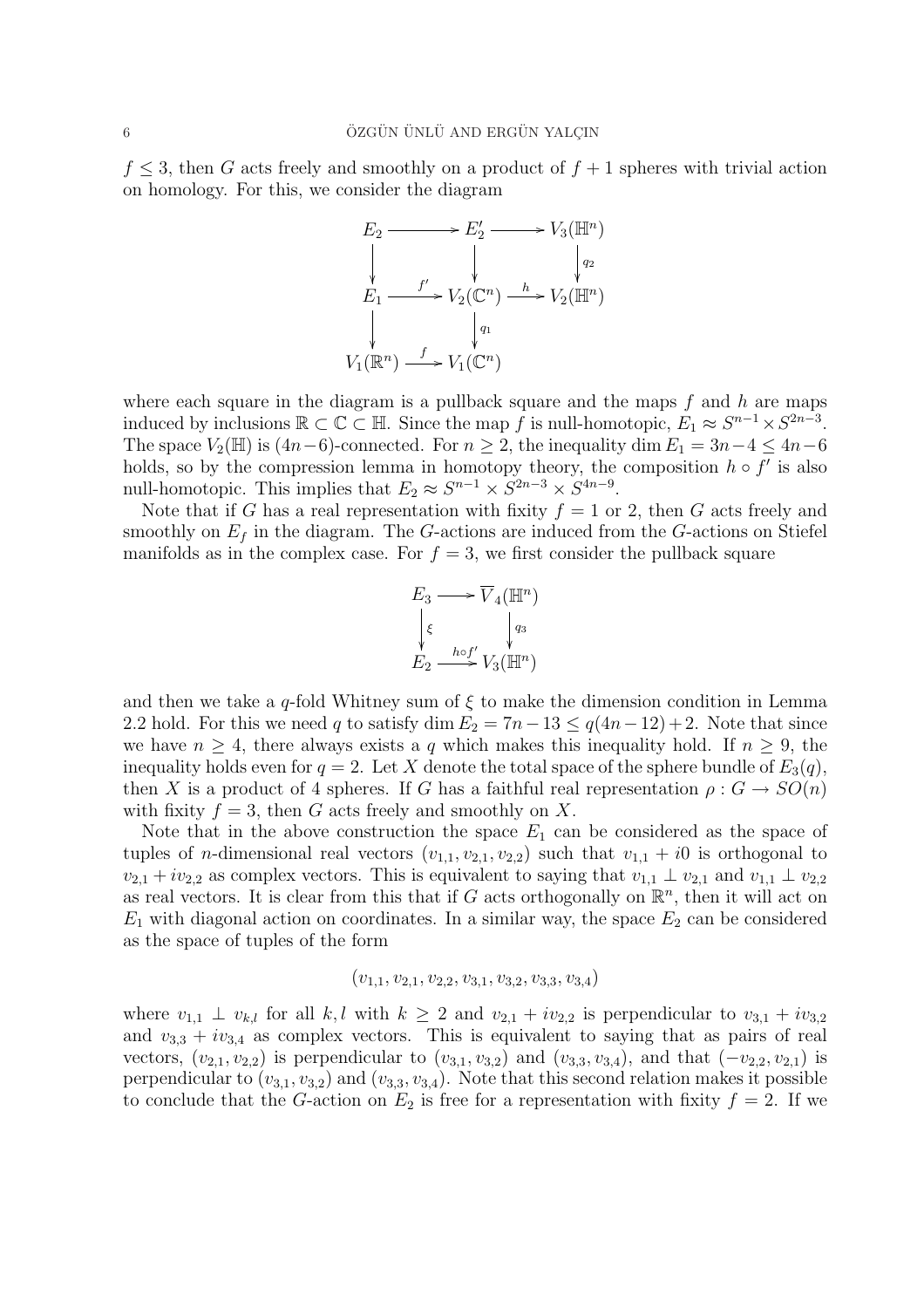had just taken all the tuples

$$
(v_{1,1}, v_{2,1}, v_{2,2}, v_{3,1}, v_{3,2}, v_{3,3}, v_{3,4})
$$

with  $v_{1,1} \perp v_{k,l}$  for all k, l with  $k \geq 2$  and  $(v_{2,1}, v_{2,2})$  is perpendicular to  $(v_{3,1}, v_{3,2})$  and  $(v_{3,3}, v_{3,4})$  we would still have a product of spheres with a G-action but the action would no longer be free for a real representation with fixity 2. In the next section, we elaborate on this idea and give a more general construction of "quasilinear" actions.

**Remark 2.4.** In Theorem 1.2, if we start with an  $O(n)$  representation instead of an  $SO(n)$  representation, we still get a free action on a product of spheres, but the resulting action on homology will no longer be trivial since G may act on some homology classes via the sign representation. However, the action on  $\mathbb{F}_2$  homology will be trivial.

### 3. Proof of Theorem 1.2

Let V be a real representation of G. Suppose that we are given a sequence of  $\mathbb{R}$ -algebras  $A_1 \subset A_2 \subset \cdots \subset A_s$  which are possibly non-commutative and non-associative. For each *i*, define  $V_i = V \otimes_{\mathbb{R}} A_i$ . Then,  $V_i$  is a real representation with the G-action given by left multiplication  $g(v \otimes a) = gv \otimes a$ . Note that  $V_i$  is also a module over  $A_i$  where the action of  $a' \in A$  on  $v \otimes a$  is given by  $(v \otimes a)a' = v \otimes (aa')$ . In the non-associative case, this does not give a module structure in the usual sense by it still gives a R-bilinear map  $V_i \times A_i \to V_i$ which is what we need.

If there is an inner product on V, we can define an inner product on  $V_i$  by  $(v \otimes a, v' \otimes a') =$  $(v, v')(a, a')$  where the inner products on  $A_i$ 's can be taken in such a way that  $A_i \subset A_{i+1}$ is a subspace as an inner product space. This gives us a sequence of real representations of G

$$
V_1 \subset V_2 \subset \cdots \subset V_s
$$

such that each  $V_i$  is a module over  $A_i$ .

From now on we assume that  $V_1 \subset V_2 \subset \cdots \subset V_s$  is a sequence of real representations such that each  $V_i$  is a module over  $A_i$ , but not necessarily of the form  $V_i = V \otimes_{\mathbb{R}} A_i$  for a fixed real representation V. We choose an inner product on each  $V_i$  such that  $V_i \subset V_{i+1}$ is an inclusion of inner product spaces. For each  $u \in V_i$ , let  $\langle u \rangle_{A_i}$  denote the vector space  ${ua \mid a \in A_i}$ . We denote the norm of a vector by |u|. We define

$$
W_k(\{V_i\}_{i=1}^s) = \{(v_1, v_2, \dots, v_k) \mid v_i \in V_i \text{ with } |v_i| = 1, \text{ and } v_j \perp \langle v_i \rangle_{A_j} \text{ for all } i < j\}.
$$

To simplify notation, we write  $W_k(V)$  for  $W_k(\{V_i\}_{i=1}^s)$ . The subspace  $\overline{W}_k(V)$  is defined as the space of k-tuples as above but we no longer require the last vector  $v_k$  to be a unit vector.

We will prove that under certain conditions, the map  $q_k : \overline{W}_{k+1}(V) \to W_k(V)$  defined by  $q_k(v_1, \ldots, v_{k+1}) = (v_1, \ldots, v_k)$  is a projection map of a stably trivial vector bundle. To find these conditions, we consider some subbundles of the trivial bundle  $W_k(V) \times V_{k+1} \to$  $W_k(V)$  which are defined in the following way: For each  $i \in \{1, \ldots, k\}$ , let

$$
E_i = \{((v_1, \ldots, v_k), w) \mid w \in \langle v_i \rangle_{A_{k+1}}, (v_1, \ldots, v_k) \in W_k(V)\},\
$$

and let  $q_{k,i}: E_i \to W_k(V)$  be the obvious projection map  $((v_1, \ldots, v_k), w) \to (v_1, \ldots, v_k)$ .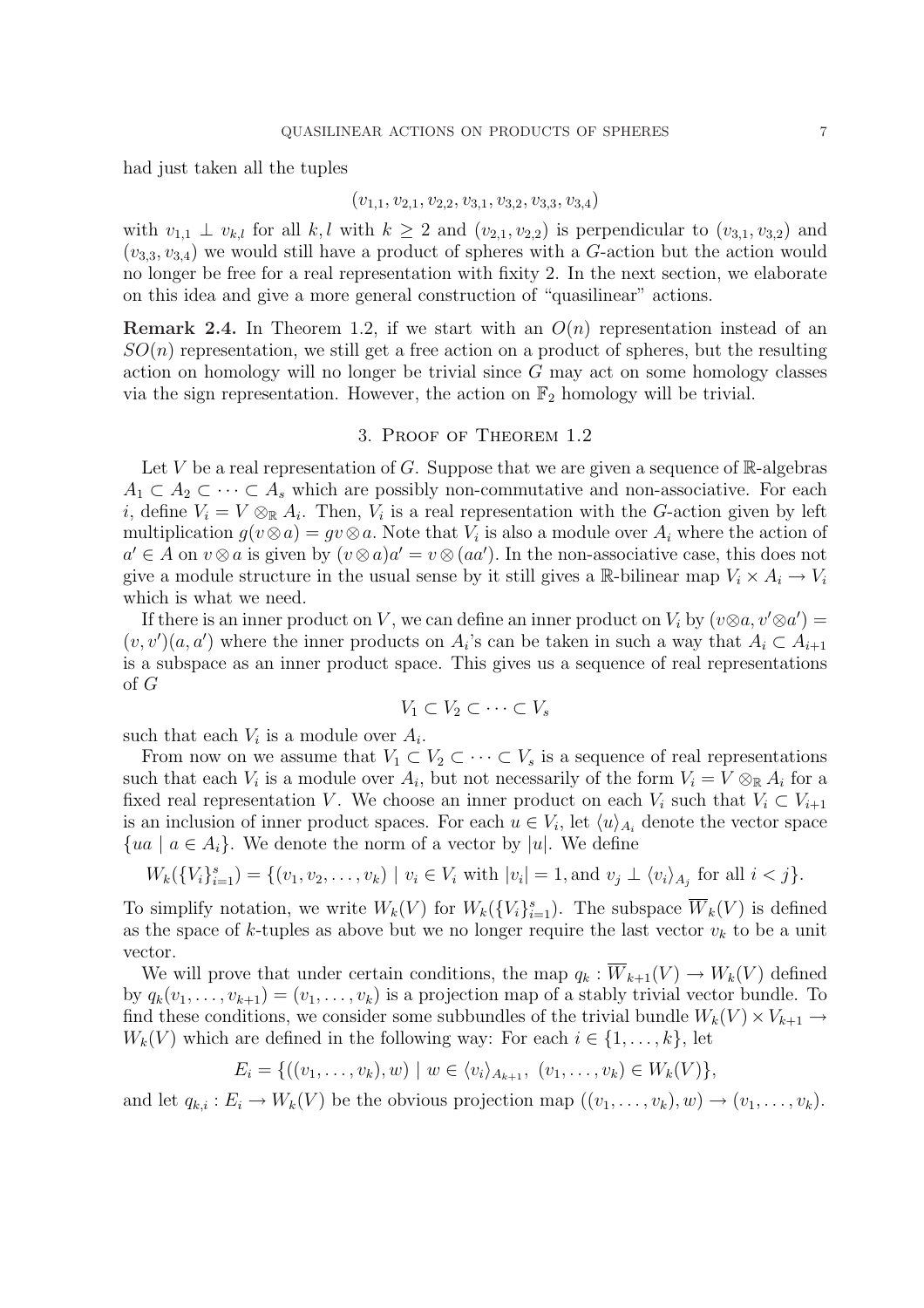Note that for each nonzero  $u \in V_i$ , the vector space  $\langle u \rangle_{A_{k+1}}$  is isomorphic to  $A_{k+1}/\text{Ann}_{A_{k+1}}(u)$ where  $\text{Ann}_{A_{k+1}}(u) = \{a \in A_{k+1} \mid ua = 0\}$ . Suppose that  $\text{Ann}_{A_{k+1}}(u)$  is equal to a fixed subspace  $B_{k+1,i} \subset A_{k+1}$  for every  $u \in V_i$ . Then, we can choose a basis  $\{a_1, \ldots, a_m\}$  for  $A_{k+1}$  such that  $\{a_1, \ldots, a_l\}$  is a basis for  $B_{k+1,i}$ . Using this basis, we can easily express  $A_{k+1}$  such that  $\{a_1, \ldots, a_l\}$  is a basis for  $B_{k+1,i}$ . Using this basis, we can easily  $\omega \in \langle v_i \rangle_{A_{k+1}}$  uniquely as  $\sum_{t=l+1}^{m} \gamma_t(v_i a_t)$  where  $\gamma_t \in \mathbb{R}$ . We conclude the following:

**Lemma 3.1.** Suppose that  $\text{Ann}_{A_{k+1}}(u)$  is equal to a fixed subspace  $B_{k+1,i} \subset A_{k+1}$  for every nonzero  $u \in V_i$ . Then, the map  $q_{k,i}: E_i \to W_k(V)$  defined above is the projection map of a fibre bundle  $\theta_{k,i}$  which is a trivial bundle with dimension  $\dim_{\mathbb{R}}(A_{k+1}/B_{k+1,i}).$ 

If a filtration  ${V_i}_{i=1}^s$  satisfies the condition given in the above lemma for all i, k with  $1 \leq i \leq k \leq s-1$ , then we say it is a *uniform* filtration. In our applications, this condition holds often with  $B_{k+1,i} = 0$  for all i, k. Another condition that we can impose on our filtration is the following:

**Definition 3.2.** We say a sequence  $\{V_i\}_{i=1}^s$  is separable at k if for every  $(v_1, \ldots, v_k) \in$  $W_k(V)$ , we have

$$
\langle v_j \rangle_{A_{k+1}} \cap \langle v_i \rangle_{A_{k+1}} = 0
$$

for every *i*, *j* with  $1 \leq i \leq j \leq k$ . Then, we say the sequence  $\{V_i\}_{i=1}^s$  is a separable sequence if it is separable at every k with  $1 \leq k \leq s - 1$ .

For uniform, separable sequence of real representations, the following is true.

**Lemma 3.3.** Let  ${V_i}_{i=1}^s$  be a uniform, separable sequence. Then, the space

$$
E = \{((v_1, \ldots, v_k), w) \mid w \in \sum_{i=1}^k \langle v_i \rangle_{A_{k+1}}, (v_1, \ldots, v_k) \in W_k(V)\},\
$$

together with the obvious projection map  $E \to W_k(V)$  defines a vector bundle isomorphic to  $\theta_{k,1} \oplus \theta_{k,2} \oplus \cdots \oplus \theta_{k,k}$ .

Let  $\xi_k$  denote the orthogonal complement of the bundle  $\theta_{k,1} \oplus \cdots \oplus \theta_{k,k}$  in the trivial bundle  $\tau_k: W_k(V) \times V_{k+1} \to W_k(V)$ . Then, it is not very difficult to see that  $\xi_k$  is the bundle with the projection map  $q_k : \overline{W}_{k+1}(V) \to W_k(V)$  described above. So, we conclude the following:

**Proposition 3.4.** Let  $\{V_i\}_{i=1}^s$  be a uniform, separable sequence of real representations. Then, the vector bundle  $\xi_k : \overline{W}_{k+1}(V) \to W_k(V)$  is a stably trivial vector bundle of dimension dim<sub>R</sub>  $V_{k+1} - \sum_{i=1}^{k}$  $\sum_{i=1}^k \dim_{\mathbb{R}}(A_{k+1}/B_{k+1,i}).$ 

Let  $m_1 = \dim_{\mathbb{R}} V_1$ , and for each  $1 \leq k \leq s-1$ , define

$$
m_{k+1} = \dim_{\mathbb{R}} V_{k+1} - \sum_{i=1}^{k} \dim_{\mathbb{R}} (A_{k+1}/B_{k+1,i}).
$$

Note that a CW-structure can be given for the space  $W_k(V)$ , and as CW-complex the dimension of  $W_k(V)$  is  $\sum_{i=1}^k (m_i - 1)$ . By Lemma 2.2, we have the following: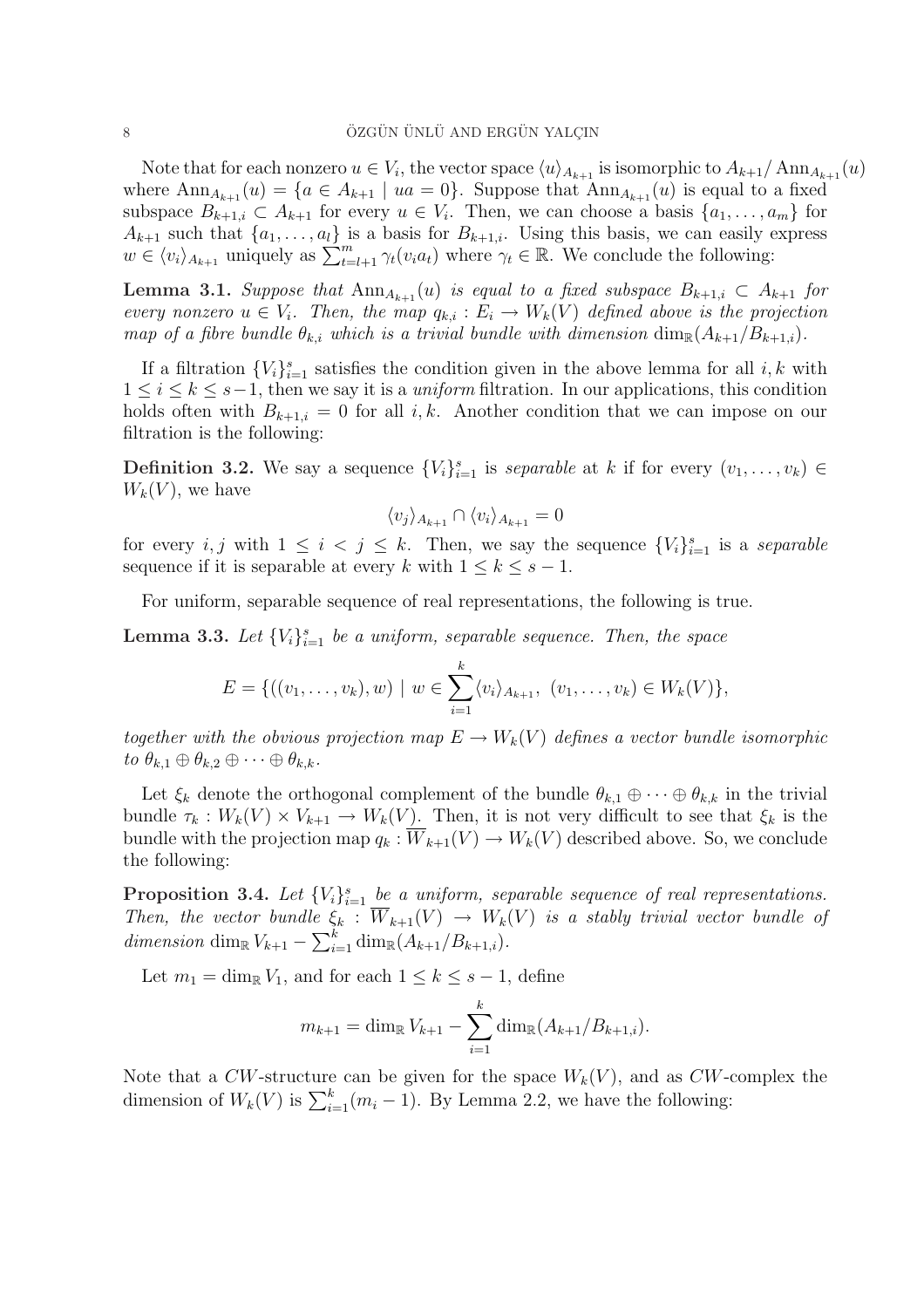**Proposition 3.5.** Let  $\{V_i\}_{i=1}^s$  be a uniform, separable sequence of representations. Suppose that

$$
\sum_{j=1}^{k} (m_j - 1) \le m_{k+1} - 1
$$

holds for all  $1 \leq k \leq s-1$ . Then, the vector bundles  $\xi_1, \ldots \xi_s$  associated to this sequence are all trivial vector bundles. In particular, for each  $k \leq s$ , we have  $W_k(V) \approx S^{m_1-1} \times$  $S^{m_2-1}\times\cdots\times S^{m_k-1}.$ 

Now, we are ready to prove Theorem 1.2.

*Proof of Theorem 1.2.* Let G be a finite group and V be a faithful *n*-dimensional oriented real representation of G with fixity 4. We assume that  $n \geq 12$ . Consider the sequence of R-algebras

$$
A_1 = \mathbb{R} \subset A_2 = \mathbb{C} \subset A_3 = \mathbb{H} \subset A_4 = \mathbb{O} \subset A_5 = \mathbb{S}
$$

where O denotes the octonions, and S denotes the sedenions. These algebras are the first five steps of the Cayley-Dickson construction, where  $A_i$  is defined as the pairs of elements  $(a, b)$  with  $a, b \in A_{i-1}$  and the multiplication is given by

$$
(a, b)(c, d) = (ac - d^*b, da + bc^*)
$$

and the conjugation for a pair is defined by  $(a, b)^* = (a^*, -b)$ .

One particular property of the above sequence is that for every  $a_i \in A_i$  and  $a_j \in A_j$ with  $1 \leq i \leq j \leq 5$ , if  $a_i a_j = 0$ , then  $a_i = 0$  or  $a_j = 0$ . This is because the algebras  $\mathbb{R}, \mathbb{C}, \mathbb{H}$ , and  $\mathbb{O}$  are division algebras. The sedenions  $\mathbb{S}$  is not a division algebra but we have  $(a, 0)(c, d) = 0 \Rightarrow ac = 0, da = 0$ , so the above property still holds since  $\mathbb{O}$  is a division algebra. Because of this property, we can conclude that the sequence  ${V_i}_{i=1}^5$ with  $V_i = V \otimes_{\mathbb{R}} A_i$  is a uniform sequence with  $B_{k+1,i} = 0$  for all  $1 \le i \le k \le 4$ .

We claim that the sequence  ${V_i}_{i=1}^5$  is also separable. To show this, we will need to show that for every  $k \leq 4$ , the following holds: If  $v_i \in V_i$  and  $v_j \in V_j$  with  $1 \leq i < j \leq k$ , then  $\langle v_i \rangle_{A_{k+1}} \cap \langle v_j \rangle_{A_{k+1}} = 0$ . Note that for every u, t with  $1 \le u < t \le 5$ , the algebra  $A_t$ is a free module over  $A_u$ . So, to show that  $\langle v_i \rangle_{A_{k+1}} \cap \langle v_j \rangle_{A_{k+1}} = 0$ , it is enough to show that  $\langle v_i \rangle_{A_i} \cap \langle v_j \rangle_{A_i} = 0$ . By choosing a free basis for  $A_j$  as an  $A_i$ -module, we can express  $v_i$  in  $V_j$  as a tuple  $(v_i, 0, \ldots, 0)$  and  $v_j$  as a tuple  $(v_{j,1}, \ldots, v_{j,d})$  where  $d = \dim_{A_i} A_j$ .

If  $\langle v_i \rangle_{A_j} \cap \langle v_j \rangle_{A_j} \neq 0$ , then there exists an  $a \in A_i$  such that  $v_i a = \sum_{l=1}^d$  $\int_{l=1}^d v_{j,l} b_l$  for some  $b_l \in A_i$ . Since  $i < 4$ , the algebra  $A_i$  is an associative division algebra, so  $b_l$  is invertible. Using the fact that  $v_j \perp \langle v_i \rangle_{A_j}$ , we obtain that  $v_i a(b_l)^{-1} \perp v_{j,l}$  for all l. This gives that  $v_i$ a is perpendicular to  $v_{j,l}$  for all l. But then  $v_i$  would be perpendicular to itself which is a contradiction. So, the sequence  ${V_i}_{i=1}^5$  is a separable sequence.

Since  $B_{k+1,i} = 0$  for all k, i with  $1 \leq i \leq k \leq 4$ , we have  $m_1 = \dim_{\mathbb{R}} V_1 = n$  and

$$
m_{k+1} = \dim_{\mathbb{R}} V_{k+1} - \sum_{i=1}^{k} \dim_{\mathbb{R}} (A_{k+1}/B_{k+1,i}) = n2^{k} - \sum_{i=1}^{k} 2^{k} = (n-k)2^{k}.
$$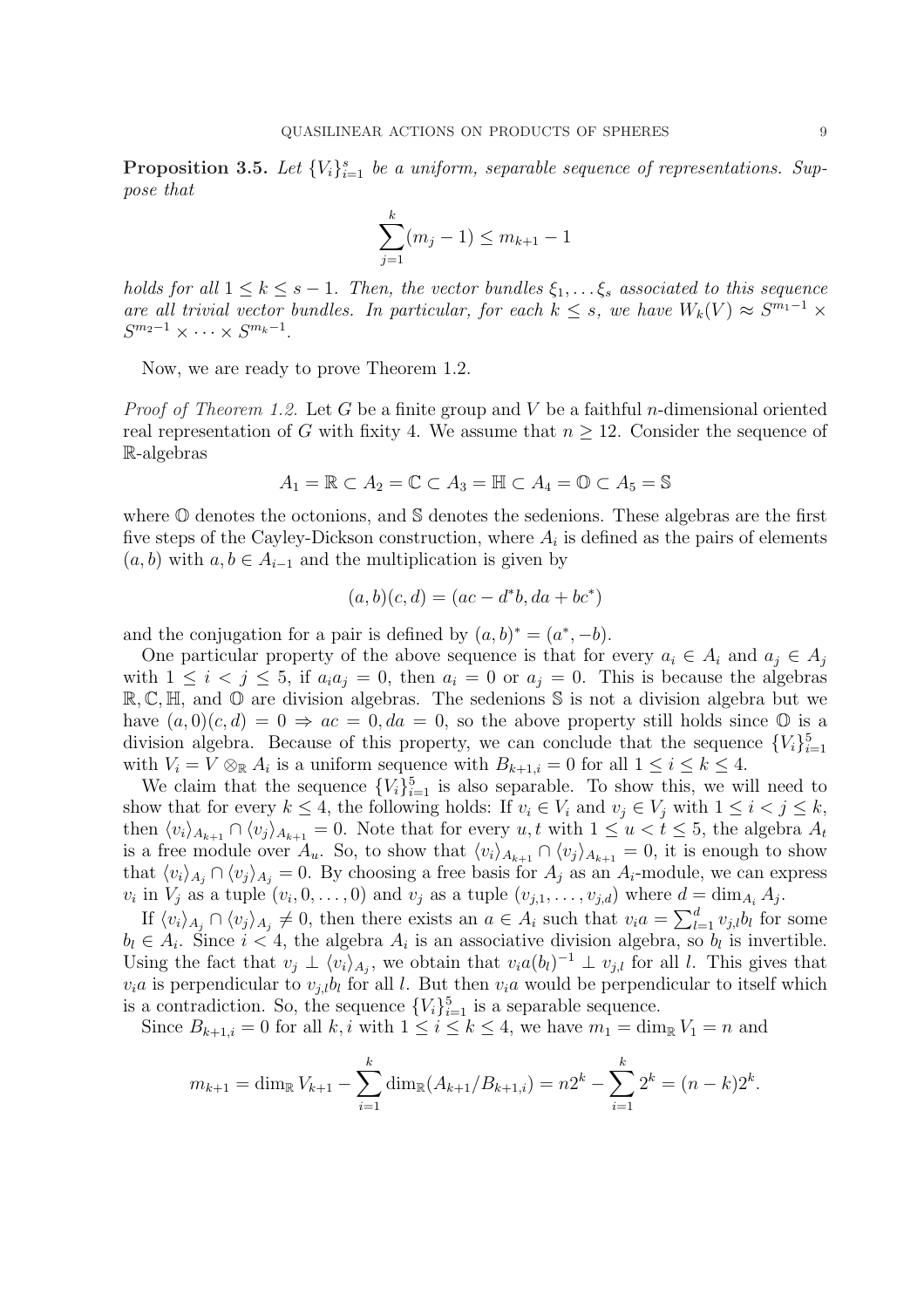So, to apply Proposition 3.5, we need the following inequalities to hold:

(3.5)  
\n
$$
n-1 \le 2n-3
$$
\n
$$
3n-4 \le 4n-9
$$
\n
$$
7n-13 \le 8n-25
$$
\n
$$
15n-38 \le 16n-65
$$

Note that the first three inequalities are satisfied when  $n \geq 12$ . The last inequality needs a higher bound for n, but we can always use the Whitney sum on the last bundle, so we really don't need the last inequality to hold. To see this, consider the bundle  $\overline{W}_5(V) \to W_4(V)$ . Since the sequence  ${V_i}_{i=1}^4$  is splitting, we get  $W_4(V) \cong S^{n-1} \times S^{2n-3} \times S^{4n-9} \times S^{8n-25}$ . Taking a q-fold Whitney sum of this bundle, we get a real vector bundle, say  $E(q)$ , with dimension  $q(16n - 64) - 1$ . For this bundle to be trivial, we need the inequality

$$
15n - 38 \le q(16n - 64) - 1
$$

to hold. Since we have already assumed  $n \geq 12$ , the inequality holds even for  $q = 2$ .

Finally, we need to show that G acts freely on the total space of the sphere bundle for  $E(q)$ . Let us denote this space by X. As before, we consider an element in  $E(q)$  as a tuple of real vectors  $(v_{1,1}, v_{2,1}, v_{2,2}, \ldots, v_{5,1}, \ldots, v_{5,16q})$  in V which satisfies certain orthogonality conditions. Note that the inner product on  $V_5$  respects the decomposition of it as a direct sum of smaller  $V_i$ 's, so all these orthogonality conditions can be expressed in terms of these real coordinate vectors. If we choose the inner product on  $V$  as a  $G$ -invariant inner product, then G will act on  $E(q)$  and hence on X. Thus G acts smoothly on X.

Finally, we will show that the action is free when the fixity  $f$  of  $V$  is 4. Suppose that we have an element  $(v_{1,1}, v_{2,1}, v_{2,2}, \ldots, v_{5,1}, \ldots, v_{5,16q})$  fixed by  $1 \neq g \in G$ . Then, the vector  $(v_{5,1}, \ldots, v_{5,16})$  will lie in  $V_5^g$  $\zeta_5^g$  and will be orthogonal to subspaces  $\langle v_i \rangle_{A_5}$  of  $V_i^g$  $i<sup>g</sup>$  for every  $v_i \in V_i$ . Here  $v_1 = v_{1,1}, v_2 = (v_{2,1}, v_{2,2}), v_3 = (v_{3,1}, \ldots, v_{3,4}),$  and  $v_4 = (v_{4,1}, \ldots, v_{4,8})$ . So,  $(v_{5,1}, \ldots, v_{5,16})$  lies in a vector space of dimension  $16f - 16 \cdot 4$  which is zero when  $f = 4$ . So, G acts freely on X.

We conclude the paper with the proof of Corollary 1.3.

*Proof of Corollary 1.3.* Let V be a complex representation of G with fixity  $f = 3$ . Repeating the argument in Theorem 1.1, we obtain a smooth action of G on

$$
X = S^{2n-1} \times S^{4n-5} \times S^{q(4n-8)-1}.
$$

Note that if H is a subgroup of G that fixes a point on X, then it also fixes a point on  $V_3(W)$  where  $W = \mathbb{H} \otimes_{\mathbb{C}} V$ . Since V has fixity 3, it acts freely on  $V_4(W)$ . Thus H acts freely on the fibre of  $q_3: V_4(W) \to V_3(W)$ . The fibre of this map is homeomorphic to a sphere, so  $H$  has periodic cohomology by classical Smith theory. Now, from Theorem 3.2 of [2], we can conclude that G acts freely on a finite complex Y homotopy equivalent to  $X \times S^N$  for some N.

In the real case the proof is similar. Let  $X$  be the  $G$ -space constructed in the proof of Theorem 1.2. Now suppose that  $H$  is subgroup of  $G$  fixing a point

$$
(v_{1,1}, v_{2,1}, v_{2,2}, \ldots, v_{5,1}, \ldots, v_{5,16q}) \in X.
$$